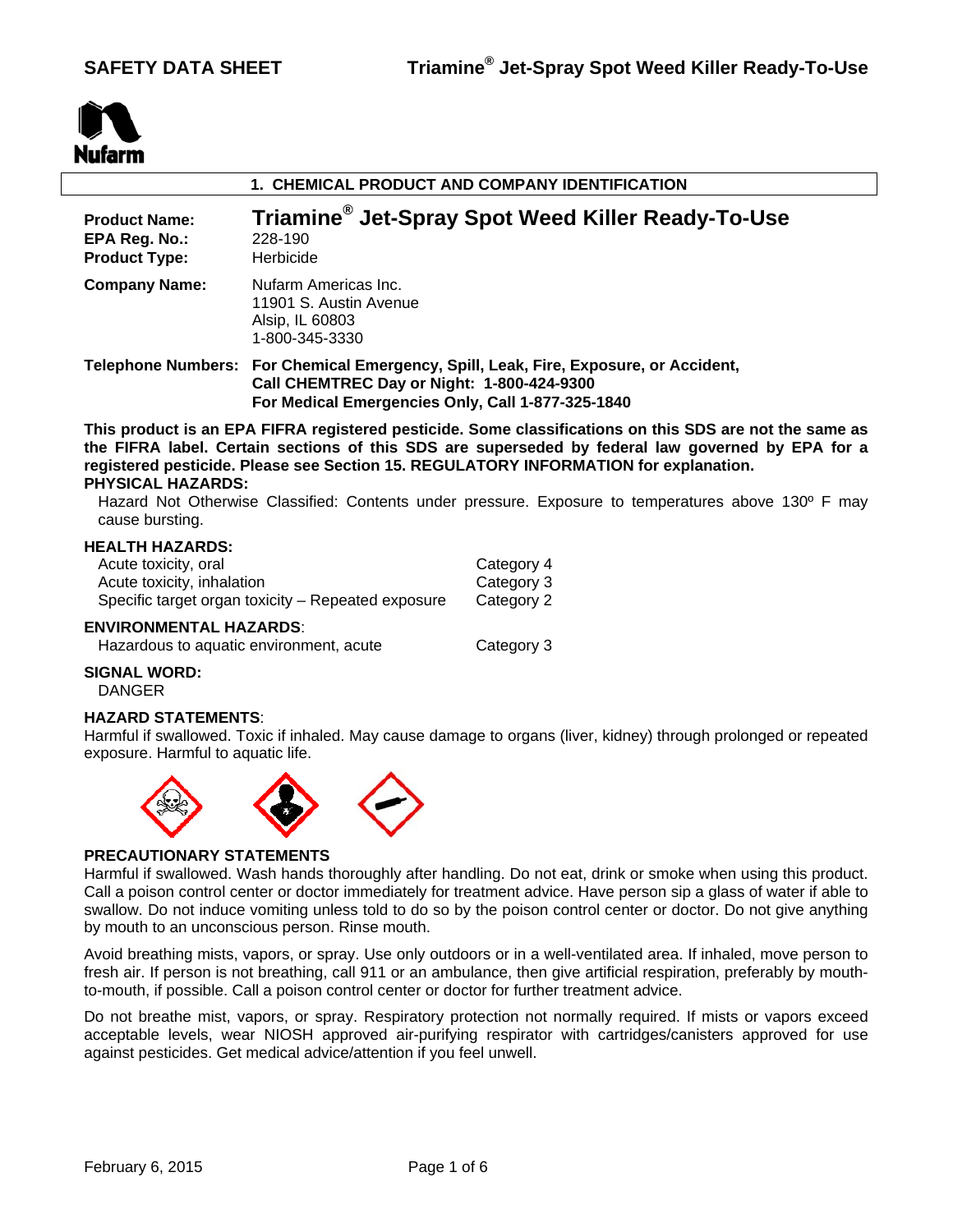#### **3. COMPOSITION / INFORMATION ON INGREDIENTS**

| <b>COMPONENT</b>                                                           | CAS NO.             | % BY WEIGHT         |
|----------------------------------------------------------------------------|---------------------|---------------------|
| Dimethylamine Salt of 2,4-Dichlorophenoxyacetic Acid                       | 2008-39-1           | $0.3 - 0.35$        |
| Dimethylamine Salt of (+)-R-2-(2-Methyl-4-Chlorophenoxy) propionic<br>Acid | 66423-09-4          | $0.15 - 0.18$       |
| Dimethylamine Salt of (+)-R-2-(2,4-Dichlorophenoxy) propionic Acid         | 104786-87-0         | $0.15 - 0.18$       |
| Propane/butane propellant mixture (liquefied petroleum gas)                | 74-98-6 / 106-97-8  | $4.75 - 5.25$       |
| Other Ingredients:                                                         | <b>Trade Secret</b> | <b>Trade Secret</b> |

**Synonyms:** Mixture of DMA salts of 2,4-D, Mecoprop-p (MCPP-p) and Dichlorprop-p (2,4-DP-p) Ingredients not precisely identified are proprietary or non-hazardous. Values are not product specifications.

#### **4. FIRST AID MEASURES**

**If Swallowed:** Call a poison control center or doctor immediately for treatment advice. Have person sip a glass of water if able to swallow. Do not induce vomiting unless told to do so by the poison control center or doctor. Do not give anything by mouth to an unconscious person.

**If on Skin or Clothing:** Take off contaminated clothing. Rinse skin immediately with plenty of water for 15 to 20 minutes. Call a poison control center or doctor for treatment advice.

**If Inhaled:** Move person to fresh air. If person is not breathing, call 911 or an ambulance, then give artificial respiration, preferably by mouth-to-mouth, if possible. Call a poison control center or doctor for further treatment advice.

**If in Eyes:** Hold eye open and rinse slowly and gently with water for 15 to 20 minutes. Remove contact lenses, if present, after the first 5 minutes, then continue rinsing eye. Call a poison control center or doctor for treatment advice.

**Most Important symptoms/effects:** skin irritation, eye irritation, respiratory irritation.

**Indication of immediate medical attention and special treatment if needed:** There is no specific antidote if this product is ingested. Treat symptomatically.

### **5. FIRE FIGHTING MEASURES**

**Extinguishing Media:** Use extinguishing media suitable for surrounding materials. Dry chemical, carbon dioxide, foam, water spray or fog.

**Special Fire Fighting Procedures:** Firefighters should wear NIOSH/MSHA approved self-contained breathing apparatus and full fire-fighting turn out gear. Dike area to prevent runoff and contamination of water sources. Dispose of fire control water later.

**Unusual Fire and Explosion Hazards:** Contents under pressure. Exposure to temperatures above 130°F may cause bursting.

**Hazardous Decomposition Materials (Under Fire Conditions):** May produce gases such as hydrogen chloride and oxides of carbon and nitrogen.

#### **6. ACCIDENTAL RELEASE MEASURES**

**Personal Precautions:** Wear appropriate protective gear for the situation. See Personal Protection information in Section 8.

**Environmental Precautions:** Prevent material from entering public sewer systems or any waterways. Do not flush to drain. Large spills to soil or similar surfaces may necessitate removal of topsoil. The affected area should be removed and placed in an appropriate container for disposal.

**Methods for Containment:** Dike spill using absorbent or impervious materials such as earth, sand or clay. Collect and contain contaminated absorbent and dike material for disposal.

**Methods for Cleanup and Disposal:** Pump any free liquid into an appropriate closed container. Collect washings for disposal. Decontaminate tools and equipment following cleanup. See Section 13: DISPOSAL CONSIDERATIONS for more information.

**Other Information:** Large spills may be reportable to the National Response Center (800-424-8802) and to state and/or local agencies.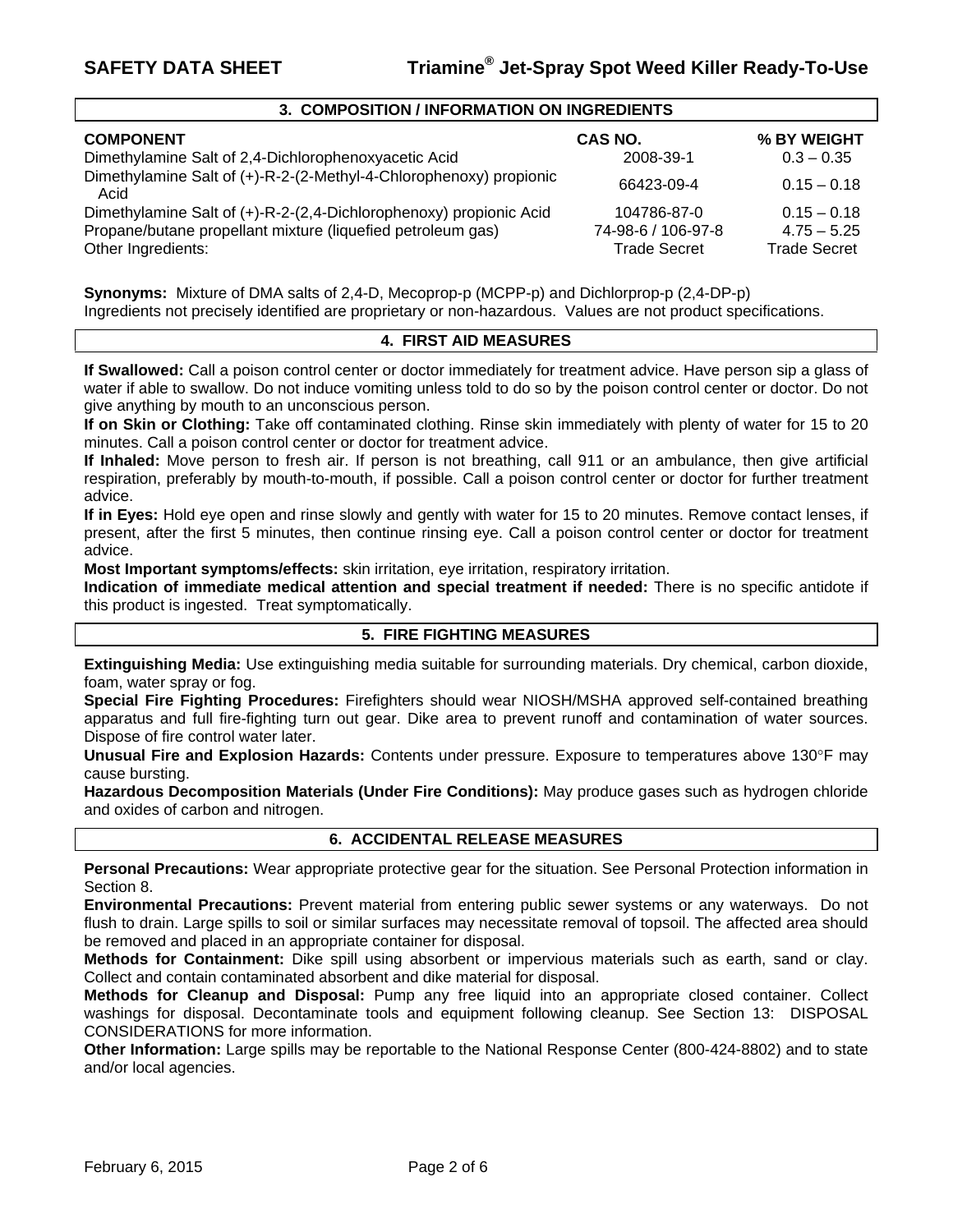# **7. HANDLING AND STORAGE**

#### **HANDLING**:

Avoid contact with eyes, skin, or clothing. Avoid breathing spray mist or vapor. Users should wash hands before eating, drinking, chewing gum, using tobacco or using the toilet. After using this product, wash non-disposable gloves thoroughly with soap and water before removing, remove clothing and launder separately before reuse, and promptly and thoroughly wash hands and exposed skin with soap and water. Remove saturated clothing as soon as possible and shower. Do not allow people (other than applicator) or pets on treatment area during application. Do not enter treatment areas until spray has dried.

# **STORAGE:**

Keep from freezing. To be stored in original container and placed in an area inaccessible to children. Do not use or store near heat or open flame. Do not puncture, incinerate or store above 130 $\degree$  F (54 $\degree$  C).

#### **8. EXPOSURE CONTROLS / PERSONAL PROTECTION**

#### **Engineering Controls:**

Where engineering controls are indicated by specific use conditions or a potential for excessive exposure, use local exhaust ventilation at the point of generation.

#### **Personal Protective Equipment:**

**Eye/Face Protection:** To avoid contact with eyes, wear chemical goggles glasses. An emergency eyewash or water supply should be readily accessible to the work area.

**Skin Protection:** To avoid contact with skin, wear long pants, long-sleeved shirt, socks, shoes and chemicalresistant gloves made of any waterproof material. An emergency shower or water supply should be readily accessible to the work area.

**Respiratory Protection:** Not normally required. If vapors or mists exceed acceptable levels, wear NIOSH approved air-purifying respirator with cartridges/canisters approved for use against pesticides.

**General Hygiene Considerations:** Personal hygiene is an important work practice exposure control measure and the following general measures should be taken when working with or handling this material: 1) Do not store, use and/or consume foods, beverages, tobacco products, or cosmetics in areas where this material is stored.

2) Wash hands and face carefully before eating, drinking, using tobacco, applying cosmetics or using the toilet.

#### **Exposure Guidelines:**

|                           | <b>OSHA</b> |             | <b>ACGIH</b> |             |                   |
|---------------------------|-------------|-------------|--------------|-------------|-------------------|
| <b>Component</b>          | TWA         | <b>STEL</b> | <b>TWA</b>   | <b>STEL</b> | Unit              |
| DMA Salt of 2,4-D         | $10*$       | <b>NE</b>   | $10*$        | <b>NE</b>   | mg/m <sup>3</sup> |
| DMA Salt of Mecoprop-p    | NE          | <b>NE</b>   | <b>NE</b>    | <b>NE</b>   |                   |
| DMA Salt of Dichlorprop-p | NE          | <b>NE</b>   | <b>NE</b>    | <b>NE</b>   |                   |
| Propane                   | 1,000       | <b>NE</b>   | 1,000        | <b>NE</b>   | ppm               |
| <b>Butane</b>             | 1,000       | NE          | 1,000        | <b>NE</b>   | ppm               |
| Other Ingredients         | N/A         | N/A         | N/A          | N/A         |                   |

\*Based on adopted limit for 2,4-D NE = Not Established

N/A= Not Applicable

#### **9. PHYSICAL AND CHEMICAL PROPERTIES**

| Appearance:                                   | Dispensed as a foam                           |
|-----------------------------------------------|-----------------------------------------------|
| Odor:                                         | No data available                             |
| Odor threshold:                               | No data available                             |
| pH:                                           | $9 - 10$                                      |
| <b>Melting point/freezing point:</b>          | No data available                             |
| Initial boiling point and boiling range       | No data available                             |
| <b>Flash point:</b>                           | No flame extension with method ASTM D3065-72. |
| <b>Evaporation rate:</b>                      | No data available                             |
| Flammability (solid, gas):                    | No data available                             |
| Upper/lower flammability or explosive limits: | No data available                             |
| Vapor pressure:                               | No data available                             |
| Vapor density:                                | No data available                             |
| <b>Percent VOC:</b>                           | 50 g/L @ 20°C (5% by wt)                      |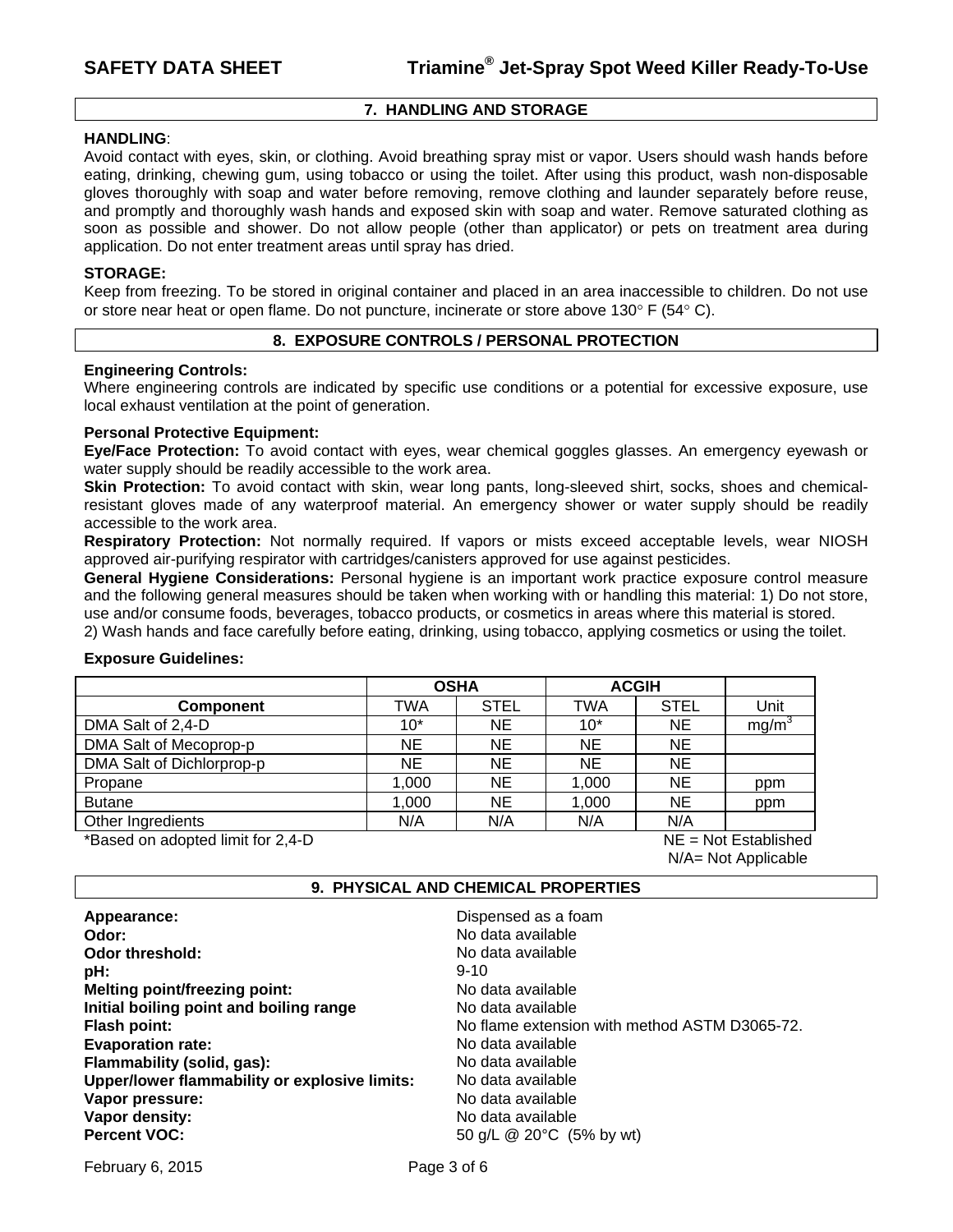**Relative density:** 1.008 g/cc (8.4 lb/gal) @ 25º C **Solubility(ies): Colubility(ies): Colubility(ies): Dispersible in water Partition coefficient: n-octanol/water:** No data available Autoignition temperature: No data available **Decomposition temperature:** No data available **Viscosity: No data available** 

**Note:** Physical data are typical values, but may vary from sample to sample. A typical value should not be construed as a guaranteed analysis or as a specification.

# **10. STABILITY AND REACTIVITY**

**Reactivity:** Not reactive

**Chemical Stability:** This material is stable under normal handling and storage conditions.

**Possibility of Hazardous Reactions:** Will not occur.

**Conditions to Avoid:** Excessive heat. Do not store near heat, flame or expose to prolonged sunlight. Contents under pressure. Exposure to temperatures above 130º F may cause bursting.

**Incompatible Materials:** None known.

**Hazardous Decomposition Products:** Under fire conditions may produce gases such as hydrogen chloride and oxides of carbon and nitrogen.

# **11. TOXICOLOGICAL INFORMATION**

**Likely Routes of Exposure:** Inhalation, eye and skin contact.

**Symptoms of Exposure:** Skin irritation, eye irritation, respiratory irritation

**Delayed, immediate and chronic effects of exposure:** Skin irritation, eye irritation, respiratory system effects.

#### **Toxicological Data:**

Except as noted, data from laboratory studies conducted on a similar, but not identical, formulation:

**Oral:** Rat  $LD_{50}$ : >500 thru 5,000 mg/kg

**Dermal:** Rat LD<sub>50</sub>: >2,000 mg/kg

**Inhalation:** Rat 4-hr LC<sub>50</sub>: >0.5 thru 2 mg/l

**Eye Irritation:** Rabbit: Minimally irritating (data on this product)

**Skin Irritation: Rabbit: Slightly irritating** 

**Skin Sensitization:** Not a contact sensitizer in guinea pigs following repeated skin exposure.

**Subchronic (Target Organ) Effects**: Repeated overexposure may cause effects to liver, kidneys, blood chemistry, testes and gross motor function. Rare cases of peripheral nerve damage have been reported, but extensive animal studies have failed to substantiate these observations, even at high doses for prolonged periods.

**Carcinogenicity / Chronic Health Effects**: The International Agency for Research on Cancer (IARC) lists exposure to chlorophenoxy herbicides as a class 2B carcinogen, the category for limited evidence for carcinogenicity in humans. However, newer rat and mouse lifetime feeding studies as well as an MCPP lifetime feeding study in rats, did not show carcinogenic potential for 2,4-D, MCPP or dichlorprop/dichlorprop-p. The U.S. EPA has given 2,4-D and chlorophenoxy herbicides a Class D classification (not classifiable as to human carcinogenicity).

**Reproductive Toxicity:** No impairment of reproductive function attributable to 2,4-D have been noted in laboratory animal studies. No impairment of reproductive function attributable to dichlorprop has been noted in laboratory animal studies.

**Developmental Toxicity:** Studies in laboratory animals with 2,4-D and MCPP have shown decreased fetal body weights and delayed development in the offspring at doses toxic to mother animals. Rat and rabbit studies on dichlorprop-p resulted in fetal mortality, decreased fetal body weight, decreased body weight gain and developmental delays at doses that were also toxic to mother animals. There was no evidence of birth defects in either species.

**Genotoxicity:** There have been some positive and some negative studies, but the weight of evidence is that neither 2,4-D nor MCPP is mutagenic. Genotoxicity studies on dichlorprop-p have been inconclusive with some positive and some negative results, but the weight of evidence suggests it is not mutagenic.

# **Assessment Carcinogenicity:**

This product contains substances that are considered to be probable or suspected human carcinogens as follows: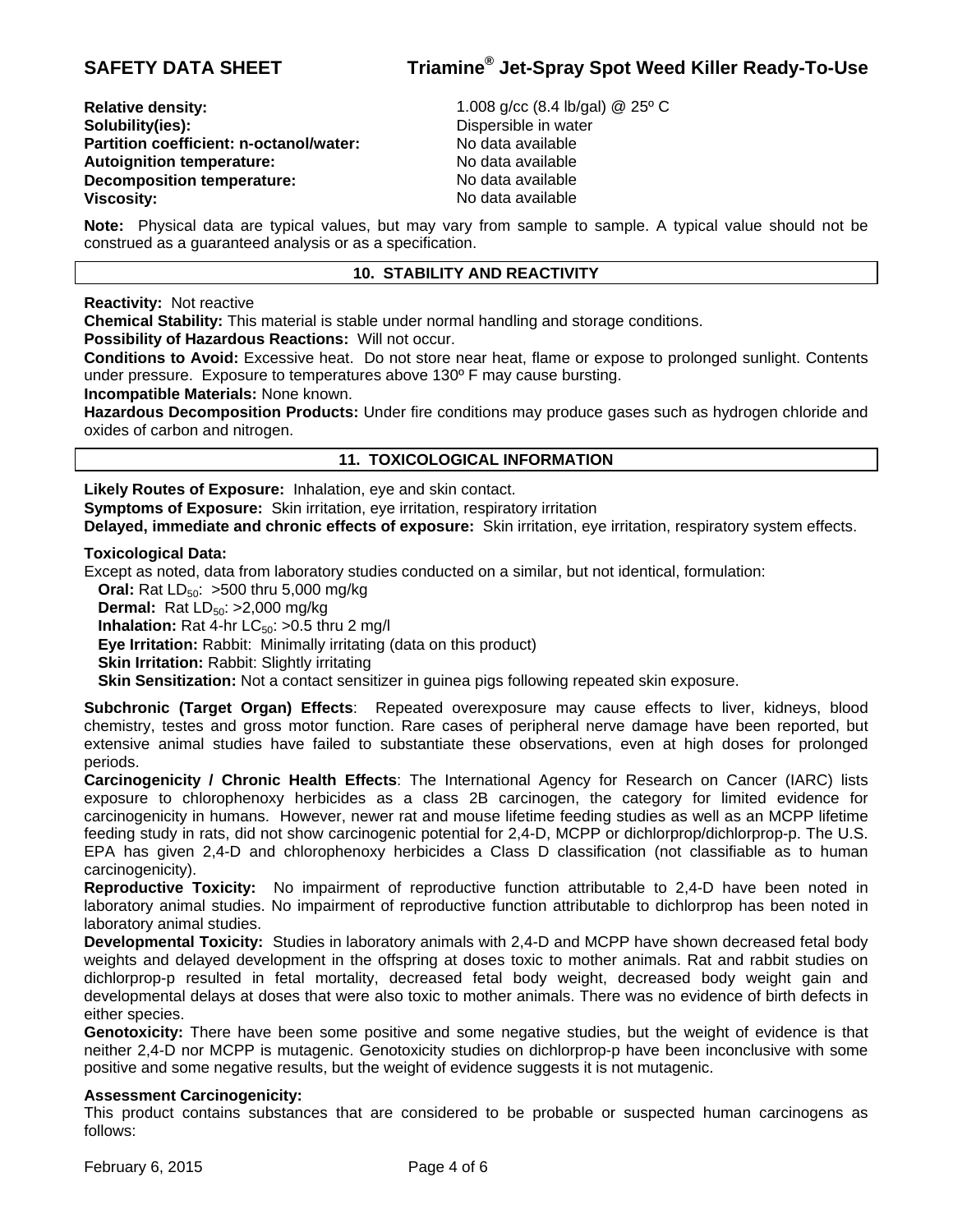|                                                                | <b>Regulatory Agency Listing As Carcinogen</b> |             |            |             |
|----------------------------------------------------------------|------------------------------------------------|-------------|------------|-------------|
| <b>Component</b>                                               | <b>ACGIH</b>                                   | <b>IARC</b> | <b>NTP</b> | <b>OSHA</b> |
| <b>Chlorophenoxy Herbicides</b>                                | No.                                            | 2B          | No         | No          |
| Propane/butane propellant mixture (liquefied<br>petroleum gas) | No                                             | No.         | No         | No          |
| Other Ingredients                                              | No                                             | No          | No         | No          |

#### **12. ECOLOGICAL INFORMATION**

#### **Environmental Hazards:**

This pesticide is toxic to fish and aquatic invertebrates. Drift or runoff may adversely affect aquatic invertebrates and non-target plants.

#### **Ecotoxicity:**

| Data on 2,4-D Dimethylamine Salt:         |                    |                                                                                                  |                            |  |  |
|-------------------------------------------|--------------------|--------------------------------------------------------------------------------------------------|----------------------------|--|--|
| 96-hour LC <sub>50</sub> Bluegill:        | $524 \text{ mg/l}$ | Bobwhite Quail Oral LD <sub>50</sub> :                                                           | 500 mg/kg                  |  |  |
| 96-hour LC <sub>50</sub> Rainbow Trout:   | $250$ mg/l         | Mallard Duck 8 day Dietary $LC_{50}$ :                                                           | >5,620 ppm                 |  |  |
| 48 hour EC <sub>50</sub> Daphnia:         | $184 \text{ mg/l}$ |                                                                                                  |                            |  |  |
| Data on Mecoprop-p Dimethylamine Salt:    |                    |                                                                                                  |                            |  |  |
| 96-hour LC <sub>50</sub> Bluegill:        | $>93$ mg/l         | Bobwhite Quail Oral $LD_{50}$ :                                                                  | $>498$ mg/kg               |  |  |
| 96-hour LC <sub>50</sub> Rainbow Trout:   | $>150$ mg/l        | Bobwhite Quail 8-day Dietary LC <sub>50</sub> :                                                  | $>4,633$ mg/kg             |  |  |
| 48-hour LC <sub>50</sub> Daphnia:         | $>91$ mg/l         | Mallard Duck 8-day Dietary $LC_{50}$ :                                                           | $>4,137$ mg/kg             |  |  |
| Data on Dichlorprop-p Dimethylamine Salt: |                    |                                                                                                  |                            |  |  |
| 96-hour LC <sub>50</sub> Bluegill:        | $>151$ mg/l        | Bobwhite Quail Oral $LD_{50}$ : >225 and < 560 mg/kg                                             |                            |  |  |
| 96-hour LC <sub>50</sub> Rainbow Trout:   | $>109$ mg/l        | Bobwhite Quail 8-day Dietary LC <sub>50</sub> :<br>Mallard Duck 8-day Dietary LC <sub>50</sub> : | $>5,600$ ppm<br>$>700$ ppm |  |  |

#### **Environmental Fate:**

In laboratory and field studies, 2,4-D DMA salt rapidly dissociated to parent acid in the environment. The typical half-life of the resultant 2,4-D acid ranged from a few days to a few weeks. Mecoprop-p DMA rapidly dissociates to parent mecoprop-p in the environment. In soil, mecoprop-p is microbially degraded with a typical half-life of approximately 11 to 15 days. Dichlorprop-p DMA salt rapidly dissociates to parent dichlorprop-p in the environment. In soil, dichlorprop-p has a typical half-life of approximately 7 days.

#### **13. DISPOSAL CONSIDERATIONS**

#### **Waste Disposal Method:**

Do not puncture or incinerate. Nonrefillable container. Do not reuse or refill this container. **If empty** – Place in trash or offer for recycling if available. **If partly filled** – Call your local solid waste agency for disposal instructions.

### **14. TRANSPORTATION INFORMATION**

Follow the precautions indicated in Section 7: HANDLING AND STORAGE of this SDS.

### **DOT:**

UN1950, Aerosols, non-flammable, (each not exceeding 1 L capacity) Ltd Qty

#### **IMDG**

UN1950, Aerosols, non-flammable, (each not exceeding 1 L capacity) Ltd Qty

#### **IATA**

UN1950, Aerosols, non-flammable, (each not exceeding 1 L capacity) Ltd Qty

#### **15. REGULATORY INFORMATION**

#### **EPA FIFRA INFORMATION**

This chemical is a pesticide product registered by the United States Environmental Protection Agency and is subject to certain labeling requirements under federal pesticide law. These requirements differ from the classification criteria and hazard information required for safety data sheets (SDS), and for workplace labels of non-pesticide chemicals. The hazard information required on the pesticide label is reproduced below. The pesticide label also includes other important information, including directions for use.